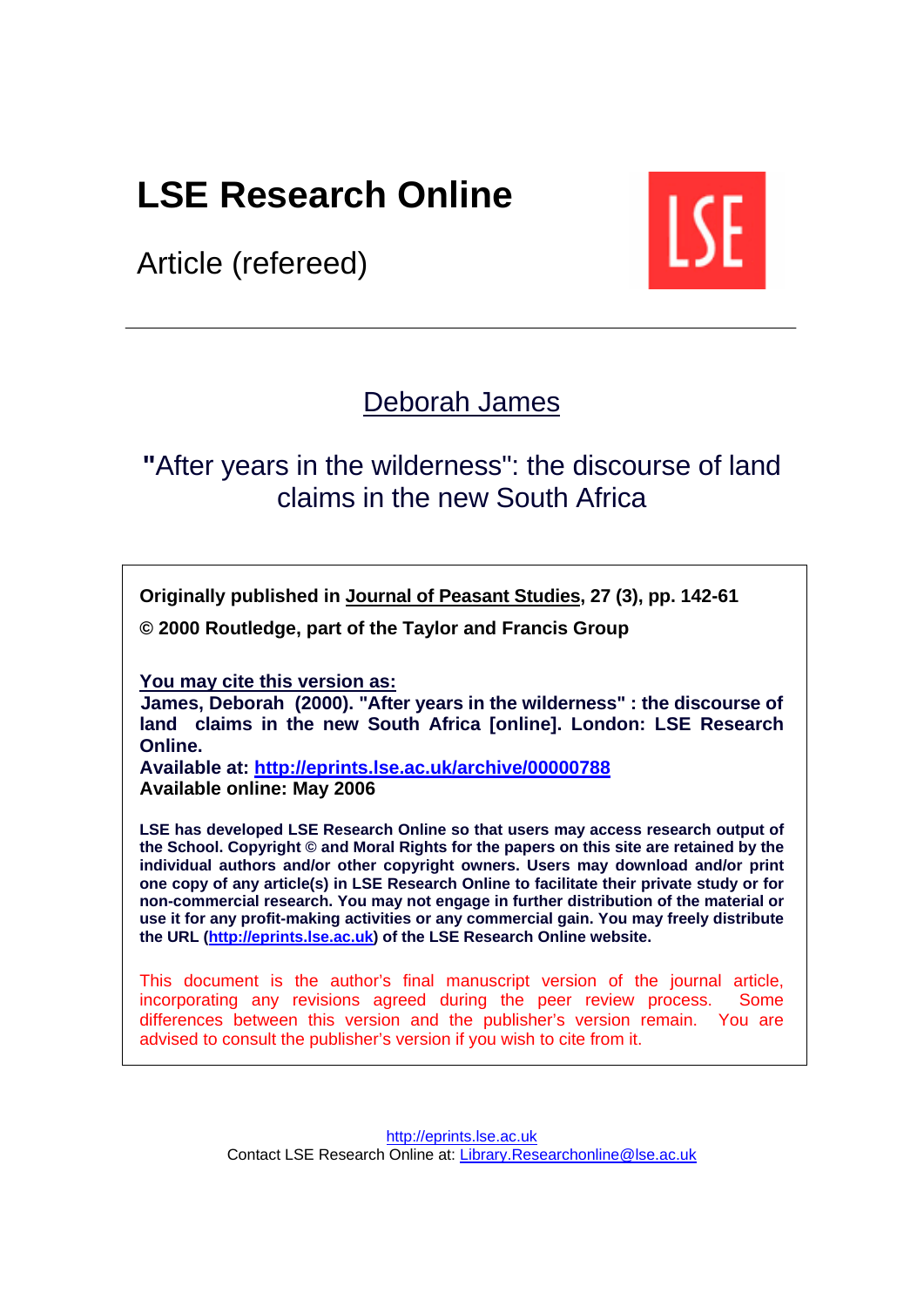# "**After years in the wilderness": the discourse of land claims in the new South Africa**  DEBORAH JAMES

*Journal of Peasant Studies* 27(3):142-61, 2000

### ABSTRACT

The paper examines land restitution in the new South Africa, and looks at the intersecting roles of land-claiming communities who were forcibly resettled from their land during the apartheid years and the NGOs and – since 1994 - Government Commissioners who have helped them to reclaim the land. Ideas and practices concerning land, community and development that have emerged from the interaction between these different players have been mutually constitutive but are sometimes mutually incomprehensible. A populist rhetoric, evident both in discussions with former land owners, and in much of the writing in NGO publications such as *Land Update*, depicts land as something communally owned which must be communally defended. This sense of a uniformly experienced injustice and a shared resistance against outside intervention obscures the fact that claims on land derive from a series of sharply differentiated historical experiences and articulate widely divergent interests, such as those - in the case of the farm Doornkop for example - between former owners and their former tenants.

 The restitution of land to these former owners, while being of great importance to them as a source of identity and as a redress of past injustices, is not necessarily the key to solving "poverty, injustice and misery" as has been claimed for the process of land reform as a whole.

#### INTRODUCTION

 $\overline{\phantom{a}}$ 

Anthropologists, it is currently claimed, can and should play a significant role in those processes of managed and haphazard social change subsumed under the heading of development (*Pottier,* 1993). One of the ways they have done so in South Africa is by acting, indirectly or directly, to defend the rights of communities subjected to the vagaries of the capitalist economy and to various forms of government planning. In relation to the former, they have documented the effects of labour migration and of the gradual decline in subsistence agriculture; while in relation to the latter they have looked at the social upheavals caused by population resettlement, whether these were the clear outcomes of state plans or rather more unforeseen (*Gordon and Spiegel*, 1993). But a more novel and certainly more ambitious approach would be for the anthropologist's gaze to broaden, thus encompassing not only these local communities but also the people who have worked to alleviate their plight or to represent their interests in the broader world. My own analysis here is based on the discourse and practice of resettled people claiming restitution but also by parties - people in South Africa's land NGOs and in national and regional government - who concern themselves with restoring land to their claimants and with developing and improving such land.

Deborah James, Department of Anthropology, London School of Economics (LSE), University of London, Houghton Street, London WC2A 2AE, UK. The contributions of the Centre for Science Development, South Africa, and of the Oppenheimer Fund and Wolfson College, University of Oxford, are hereby acknowledged. Opinions expressed are those of the author alone. Thanks to Jeffrey and Hellen Nkadimeng for assistance in the field, and Colin Murray, Patrick Pearson, Jim Campbell, Justine Lucas, Linda Waldman, Charles Mather,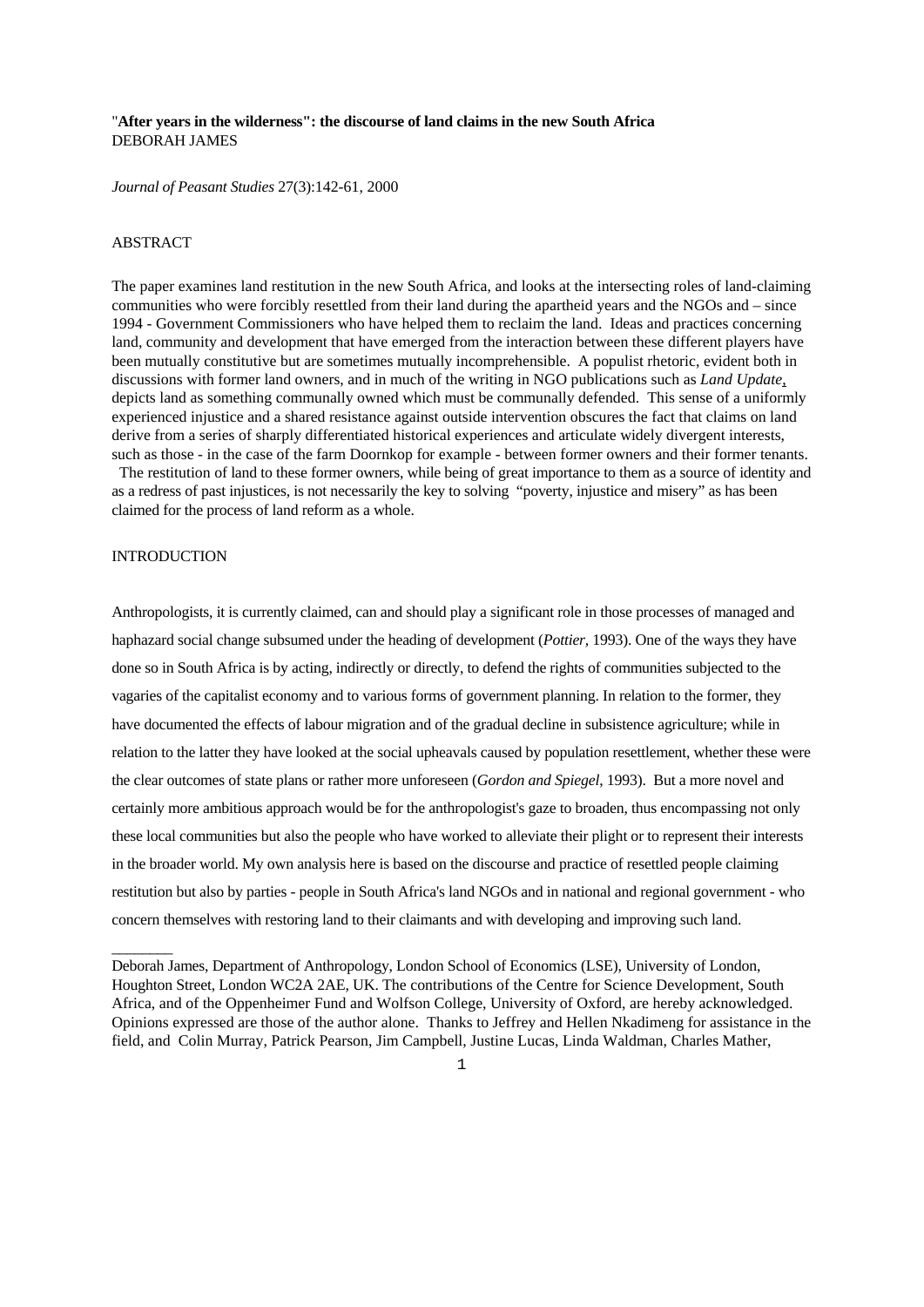Deborah Posel, Peter Delius and Henry Bernstein for comments on earlier versions.

To broaden one's vision in this way may seem like stepping into a political minefield. Surely, one might argue, the motivations and modes of expression used by those who have worked unselfishly on behalf of the dispossessed need not be probed in this way. Surely these assumptions and rhetorical styles are, in any case, utterly dissimilar to the kind of much-criticized development rhetoric which represents the Third World as backward: as a *tabula rasa* on which knowledge must be written by the West (*Hobart*, 1993). But it is generally acknowledged that the job of the anthropologist is to deconstruct cultural realities by making clear how these relate in often contradictory ways to the specific social contexts within which they are produced. If anthropologists are currently encouraged to study the processes of development and change, and if it is thought appropriate for them to include within the ambit of their investigation the developers as well as those developed, then it is illuminating for them to examine and analyze the forms of behaviour and expression used in both arenas, and the extent to which these intersect and/or diverge.

This paper has as its context a series of debates about land reform (*Birch*, 1996; *Palmer*, 1998) and about the political economy of the South African countryside: a topic addressed in the special issue of the *Journal of Peasant Studies* entitled "The agrarian question in South Africa" and analyzed in the introductory article by Bernstein (1996). The paper explores a case similar to that analyzed in Murray's contribution to the volume (1996), in which there is a "chasm between the rhetoric of benefitting 'the poor' and the reality of their practical exclusion" (*ibid*) due to the limited nature of the state's land reform measures which have been " 'captured' by elements of the local (black) bourgeoisie and petty bourgeoisie" (*Bernstein*, 1996: 25). The paper focuses, in particular, on the multiple rhetorics drawn on by land claimants, NGOs and government personnel. An inclusivist and communalist discourse, which originally emerged in the course of a struggle against a long history of coercive state planning, masks the sectional and individual interests that are served when land restitution is pursued. A liberal/universalist discourse of human rights sometimes overlaps, but is often at variance, with the primordialist ideologies of ethnicity and tribe. The charter for change which results from these interlocking discourses can be unexpected. Communities reclaiming land may desire rapid, urban-style material advancement while their urban-based development partners envision them as committed to communalist ideals and simple, rural-style and "appropriate" technology.

### DEVELOPMENT PLANNING AND THE COMMUNALIST RHETORIC

Among the major players in the drama of land restitution and development in South Africa are its land NGOs. Their existence, like that of many cognate organizations in South Africa, must be understood not only in the broad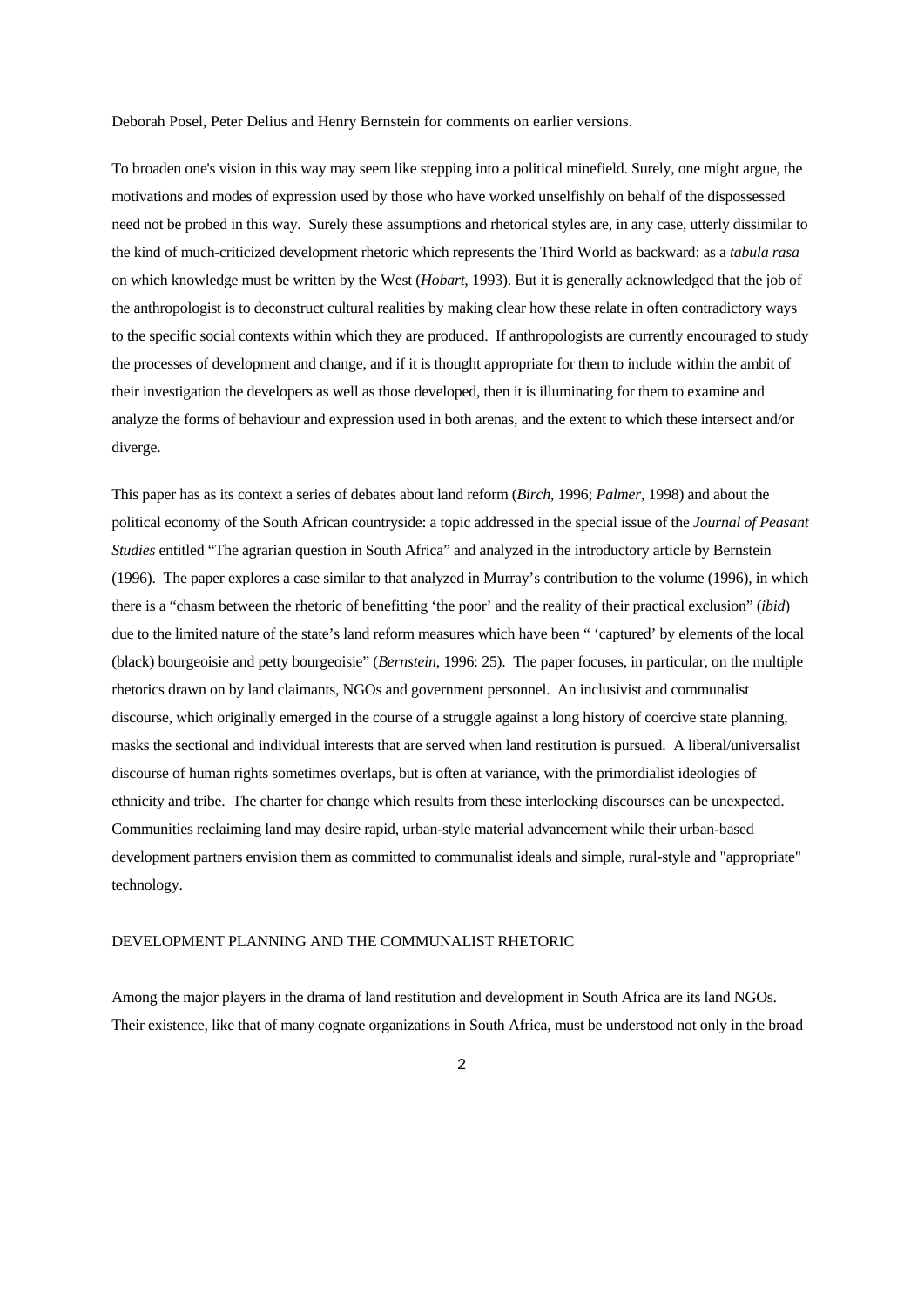context of apartheid and the struggle against it on various fronts, but also of a deeper colonial history. Part of their strategy, in helping communities to reclaim land, has been to stress its communal ownership, and to emphasise that land, in African culture, is a jointly-owned resource to be used for the common good. This idea, interacting in complex ways with indigenous notions of community, has come into being over more than a century of negotiation between dominant and dominated (*Chanock*, 1991). In an initial phase, native commissioners planning the use and rationalization of land tried in the process to confine communities and prevent their members from acquiring individual ownership, which African cultivators and their chiefs both contested and collaborated with. Communal ownership was from the outset, then, an idea arising out of struggle and contestation.

Later, resistance to plans for agricultural "betterment", imposed by the apartheid government in the late 1950s, would provide a further basis for this communalist ideology. The groundwork for betterment planning had initially been laid by the Native Economic Commission of 1930-2, but was eventually undertaken only in the 1950s, after the report of the Tomlinson Commission (*Delius*, 1996). This report discussed the need to improve and rationalise agriculture in the reserves, and suggested the creation of a class of successful farmers, cultivating on a freehold basis both the land formerly held in "Trust" and that currently used in communal tenure by numerous subsistence farmers. It would, of necessity, require the redeployment - or more bluntly the dispossession - of many of these small-scale communal-tenure farmers. But the implementation of these plans in the broader context of apartheid's mass relocations meant that they became little more than a way to subdivide the land so that successive waves of newcomers could be accommodated on it (*James*, 1983; *Yawitch*, 1982). What was originally a modernising development plan, conceived of in broadly similar terms to those being proposed and implemented elsewhere in the world, became recast as part of the apartheid state's strategy, articulated in racial terms, to control the lives of African country-dwellers.

While the rhetoric of development plans often masks unequal power relations (*Hobart*, 1993), South Africa's plans for agricultural betterment as finally implemented were less circumspect. Their implementation exposed relations of control rather than hiding them. Their unwilling recipients - or victims - resisted with varying degrees of intensity and effectiveness. In some areas, especially heartland reserve areas which had previously housed independent chiefdoms, uncompromising defiance was mounted against all facets of the state's attempts to achieve total control. People who had submitted to the regulation of their lives in the cities as labour migrants resisted state interference at the places cherished as home, and their informal struggles, in some cases, became the basis for involvement in broader-scale resistance politics (*Delius*, 1990; 1996). In other areas, such as those held by the South African Native Trust<sup>[1](#page-18-0)</sup> to which people moved from various forms of tenancy or freehold in officially designated white areas, opposition to the planners expressed itself in recalcitrance or was hidden behind an attitude of weary resignation to the actions of planners and extension officers lumped together as the "Trust" (*James*, 1988;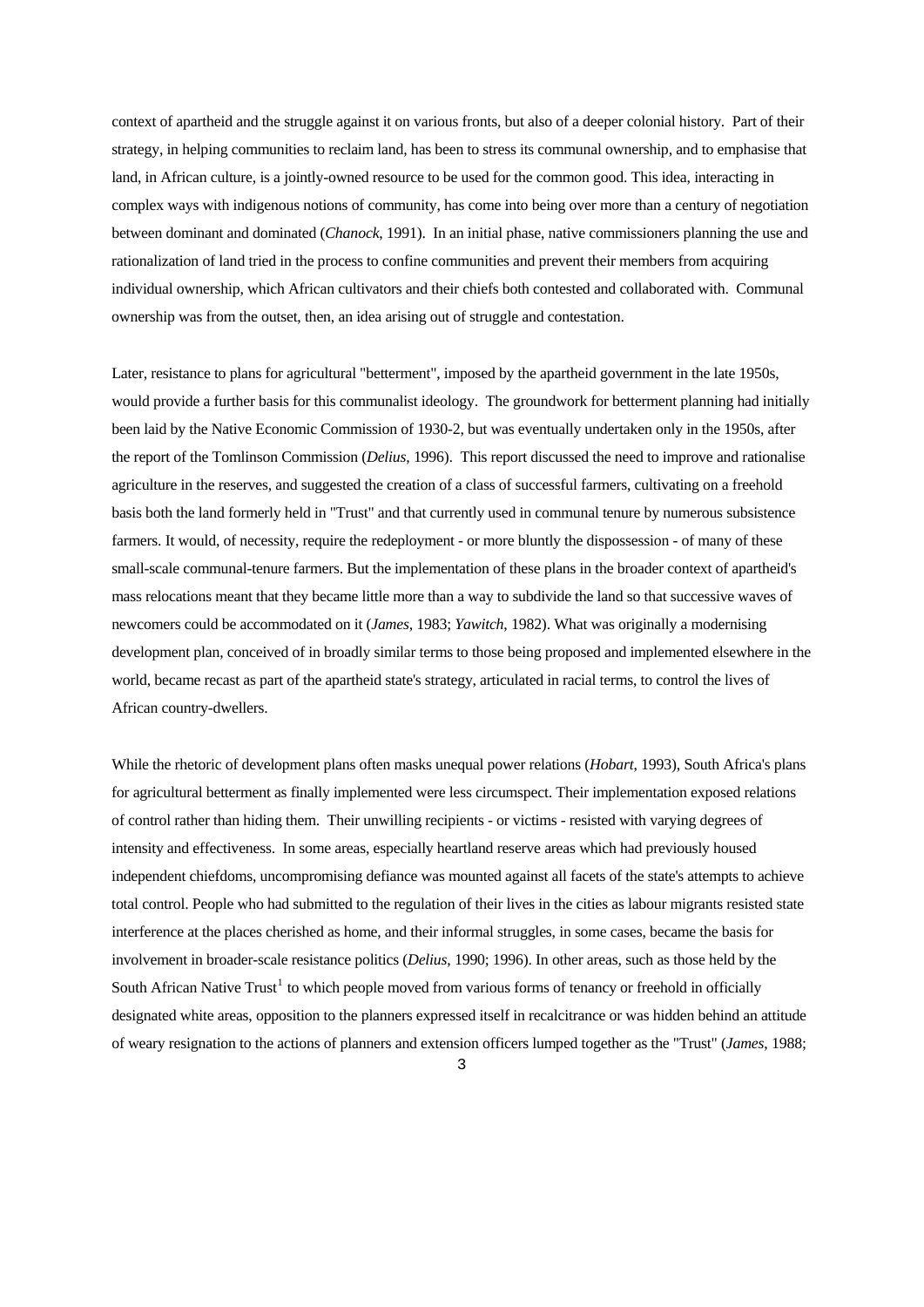1994:56-7). Whether the land had been long possessed or more fleetingly occupied, in both cases it represented a source of security and a refuge against outside interference.

Fierce and subdued alike, the struggles against state attempts to dictate land use provided the basis for a populist rhetoric rejecting top-down initiatives undertaken by agents from beyond the community, which depicted the land as something communally owned and to be communally defended. In the decades leading up to South Africa's change of government, political struggles became more muted (*Bernstein*, 1996:22): those which did occur were fragmentary and locally-based, centring largely on the efforts of former freeholders and tenants with NGO help - to regain their territory. But inherited from the earlier phase, and pervading much of the writing in NGO publications such as *Land Update*, was the sense of a commonly-experienced injustice and a shared resistance against outside intervention. Its characteristically communalist rhetoric veils the fact that claims on land derive from a series of sharply differentiated historical experiences and may articulate widely divergent interests: a point made by Murray (1996) which I further demonstrate here.

#### RESTITUTION: SPECIFICITY OR COMMON CAUSE

South Africa's land NGOs, then, have drawn their ideology from a complex historical background, but what brought them into being was a particular set of events. The NGO TRAC (Transvaal Rural Action Committee) for example, like several of its partner organizations in other provinces, was established to defend the rights of African owners of freehold land in white South Africa whose lives were disrupted by the infamous forced removals of the apartheid era, which reached their height during the late 1960s and early 1970s. Starting as a subsidiary of the Black Sash, an organization devoted to welfare work and human rights issues, its brief later expanded beyond the interests of freeholders to include a concern with the plight of other categories of dispossessed people, such as labour tenants, and with the efforts of women to own and control the land they tilled (*TRAC newsletters No.1*, 1983; *No.15*, 1988; *No.17*, 1991).[2](#page-18-1)

Expanding its activities in this way also involved collaborative work with regional partners and, eventually, the formation of an umbrella NGO called the National Land Committee. Its magazine *Land Update* stressed the plight of the landless in South Africa as a whole, but its origins were in the struggles of former freeholder groups to reclaim their land - a process whose outcome is now known as restitution. The claimants are specific communities driven off their farms within the last 30 years, and usually inadequately compensated. Their claims are contained in time and space, and fall within the parameters for valid land claims set by the post-apartheid government of South Africa (*Marcus et al*, 1996:4-5). Campaigns were given impetus by the sharp sense of loss engendered by the removal of such communities to "dumping grounds" in the bantustans, though their rhetoric drew on the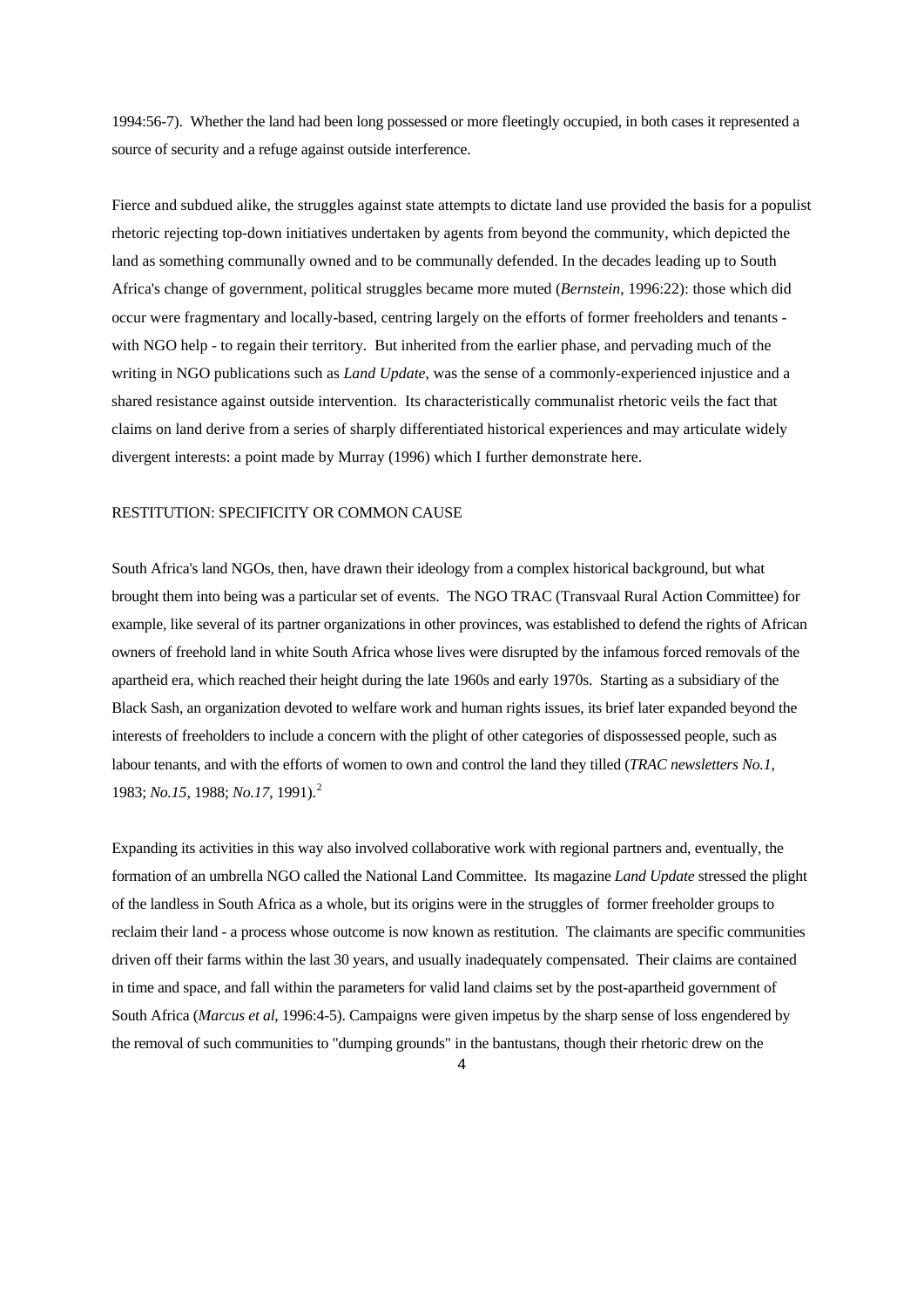experience of more longstanding and generalised experiences of loss of control over land outlined above.

Restitution provides but one of the many - sometimes contradictory - imperatives emphasised in discussions of land reform in South Africa. On the one hand, NGO workers and officers in the new Land Restitution Commission (hereafter the Commission) combine a commitment to equity and redistribution of wealth with a pledge to restore lost lands to their former owners. On the other, the World Bank and other developers have stressed the need to promote viable agriculture in a manner not dissimilar to that proposed by Tomlinson, and thus to foster capitaliststyle production (*Williams*, 1996). Perhaps because of its commitment to the World Bank's vision, and because of the rise and current predominance of " 'statist' tendencies in the ANC and the aspirant petty-bourgeois and bourgeois elements of its (inevitably) heterogenous class alliance" (*Bernstein*, 1996:35) which underpin the willingness to entertain such a vision, post-apartheid policy on land reform has been conservative rather than attempting radically to overturn previous patterns of ownership. The conservatism may also derive, though, from unease about the real prospects for small-scale farming in a country whose cultivators became so thoroughly reliant on wage labour over so short a period of time. Someone commented at a recent workshop on Land Reform that the relatively greater strength of restitution than other motives driving land reform may indicate the state's preference to pursue short-term and realisable objectives rather than more radically redistributive and hence prolonged processes of agrarian reform which may ultimately prove unsuccessful (*Birch*, 1996:10).

It was restitution which originally catalyzed communities to press for land reform and which nurtured the vigorous growth of the land NGOs, but the government's commitment to restitution rather than to any more radical impetus is also seen as a major limitation on the scope of South Africa's land reform process (*Bernstein*, 1996:21). When looked at against the broader backdrop of this reform process, restitution has a morally ambiguous status. Put in the starkest possible terms, restitution could be seen to restore property to those whose original ownership of it assured them a better life, even after its confiscation, and is thus driven less by a desire for social justice and equality than by an urge to re-establish the *status quo ante*. The potency of restitution as an incentive may, then, reflect the fact that the communities whose struggles (among others) are documented in the National Land Committee's publication *Land Update* have particular interests not necessarily shared by those demanding land on other grounds.

Many of those who seek restitution had owned their properties on a freehold basis, but had not purchased them in ways that enshrined individual property rights. In some cases, ownership is claimed to have approximated the kind of tribal tenure which existed in the reserve areas: the farm Brakfontein, for example, was owned by a chief on behalf of his people. *Land Update'*s claim that the farm Brakfontein was "given to the Mampuru people by Stephanus Grove, a representative of President Paul Kruger, in 1881" (29:14) is, however, contested by the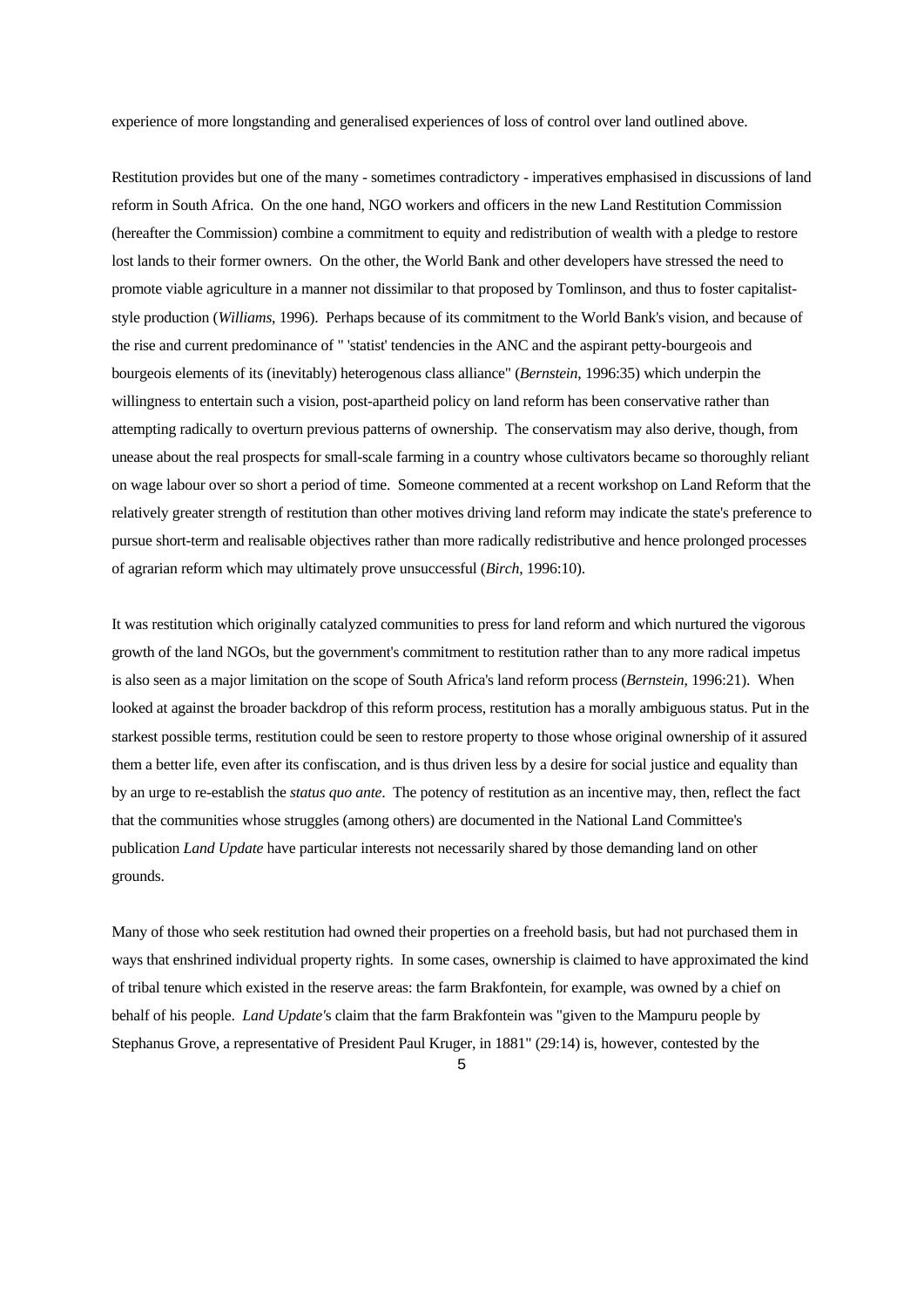followers of another chief who formerly lived there, and the dispute is currently under investigation by the Commission. In other cases, like the nearby Doornkop, the transaction was a financial one, with the purchasers a group of individuals rather than a people conceived of as a "tribe" or followers of a chief. The farm was bought in 1905 by 284 people (*Land Update* 35:19-20; *James,* 1983), whose names were recorded in a black book : a document now frequently consulted in order to substantiate or reject claims by returnees that they are genuine descendants of one of the original *bareki* (those who bought). Even on a farm such as this, though, the buyers' identity as a solidary group was given legitimacy by the presence of a leader, one Seth Ramaube. Although elected, his close relationship to the Pedi royal family in Sekhukhuneland added legitimacy to his position as leader. In both these cases, as in many others, there are indications that the buyers/occupiers envisioned themselves in some senses as possessing the land collectively. This sense of communalism and sharing is what those opposing the apartheid regime on behalf of the dispossessed emphasised most strongly in their campaigns. But the very fact of having owned the land, even on a communal basis, is an indication that its purchasers had a higher socioeconomic status than African in surrounding communities, and served further to entrench this higher status. This was not necessarily because land ownership "was a condition of successful farming - it was not", as Murray has noted in respect of similar communities in the Free State, but rather because it "was the material springboard for a decent education and hence for socio-economic mobility within the district and outside it" (1992).

#### DOORNKOP: OWNERS AND TENANTS

A closer look at the case of Doornkop illustrates some of the complex and conflicting significances of communal ownership. The farm is near the town of Middelburg and has been under the jurisdiction of Mpumalanga province since 1994. It was designated as a "black spot" by the apartheid regime because of its position amongst predominantly white-owned farms, and its occupants - descendants of its original purchasers, together with a number of tenants - were forcibly removed from the farm by army and police in 1974 and resettled in the bantustans: the landowners in Lebowa and their tenants, somewhat later, to KwaNdebele. The land was never reoccupied or sold, but was used by police as a range for target practice and an entertainment venue. Symbolically close to the site of the original *mošate* (chief's kraal) a *lapa* (enclosed yard, used in Afrikaans to mean thatched picnic venue) was built in which policemen and their families had barbecues on Sundays. Former landowners continued to bring home their dead to bury in the farm's graveyard, and tried various strategies to get the land back. The Progressive Party's Helen Suzman was petitioned, lawyers were engaged, and later TRAC provided advice and support. Eventually, twenty years after the removal date, the campaign was successful. Under terms initially established by the government's 1991 Advisory Committee on Land Allocations, but finally effected by the Minister of Land Affairs Derek Hanekom only a few months after the Government of National Unity took office in 1994 (before the Commission for Restitution of Land Rights was established in 1995), the Doornkop Homecoming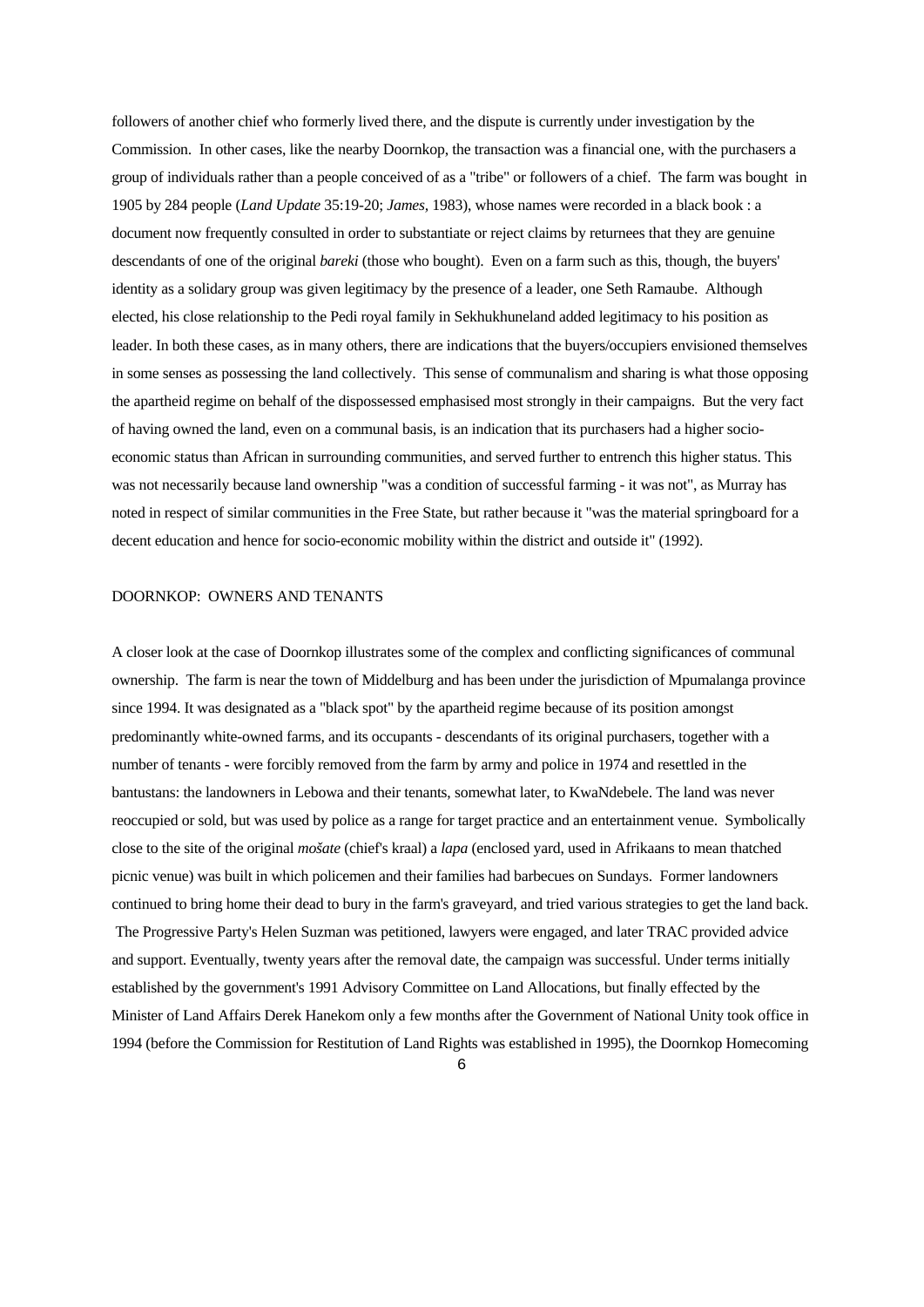Committee finally won for its constituents the right to reside on the farm again. Although the farm is thus not strictly speaking an example of the government's restitution campaign, it provides an interesting case study because of the number of years since it was successfully reclaimed and reoccupied.

Like many similar communities classified as "black spots" under apartheid which later attempted to reclaim their land, these people had initially lived where they did because of their conversion to Christianity, expressed in aspirations to middle-class status among some of its founders' grandchildren and great-grandchildren. The community of Doornkop thus combined the privileges of property ownership, education and Christianity, but it is simplistic to infer, as some have, that every member of a landowning group like this one had a superior material security than those subject to different forms of tenure (for example, the communal tenure of the reserves, or the insecure situation of labour tenants on white farmers' lands in the surrounding area). More accurately, only *some* of the descendants of a Christian community like Doornkop, with its ideological predisposition to providing its children with education, were able to improve their social standing and material well-being. Inevitably, these families or members of families had moved away from the farm to work or pursue careers in urban centres like Johannesburg, well before the fateful date of the forced removal. Equally inevitably, it is the members of such families, perceived as the most educated, able and successful sons and daughters of Doornkop, who became the prime movers in efforts to reclaim the land and, when it was finally reoccupied in 1994, were elected to form the Management Committee to oversee matters of development and advancement so keenly desired by most Doornkop residents.

Both the geographical scatter which this entailed, and the inequalities of status, wealth and influence between different sons and daughters of Doornkop, proved a matter of extreme cognitive dissonance for members of the Land NGOs who continued to play a (much-valued) role in assisting with the reconstruction of Doornkop. Their ideas of community derived not only from the experience of struggle in South Africa (as mentioned above), but also from an internationalist development discourse used by NGOs throughout southern countries. As part of its insistence on the existence of community, or perhaps as part of its attempt to encourage the growth of community out of disparate social elements, this approach prescribed such activities as Participatory Research to establish a communal perception of the past (as uniformly experienced oppression) as a basis for future planning imperatives, and "institution-building" and "capacity-building" to construct an ability to run meetings, organise finance, and enter into tough negotiations with developers and government alike. Doornkop people's choice of an absentee educated elite to represent their interests clashed fundamentally with the model of participatory and consensus-based democracy embodied in this development discourse.<sup>[3](#page-18-1)</sup>

Inequalities and hierarchy do not lessen the extent to which freeholders stand united on the question of their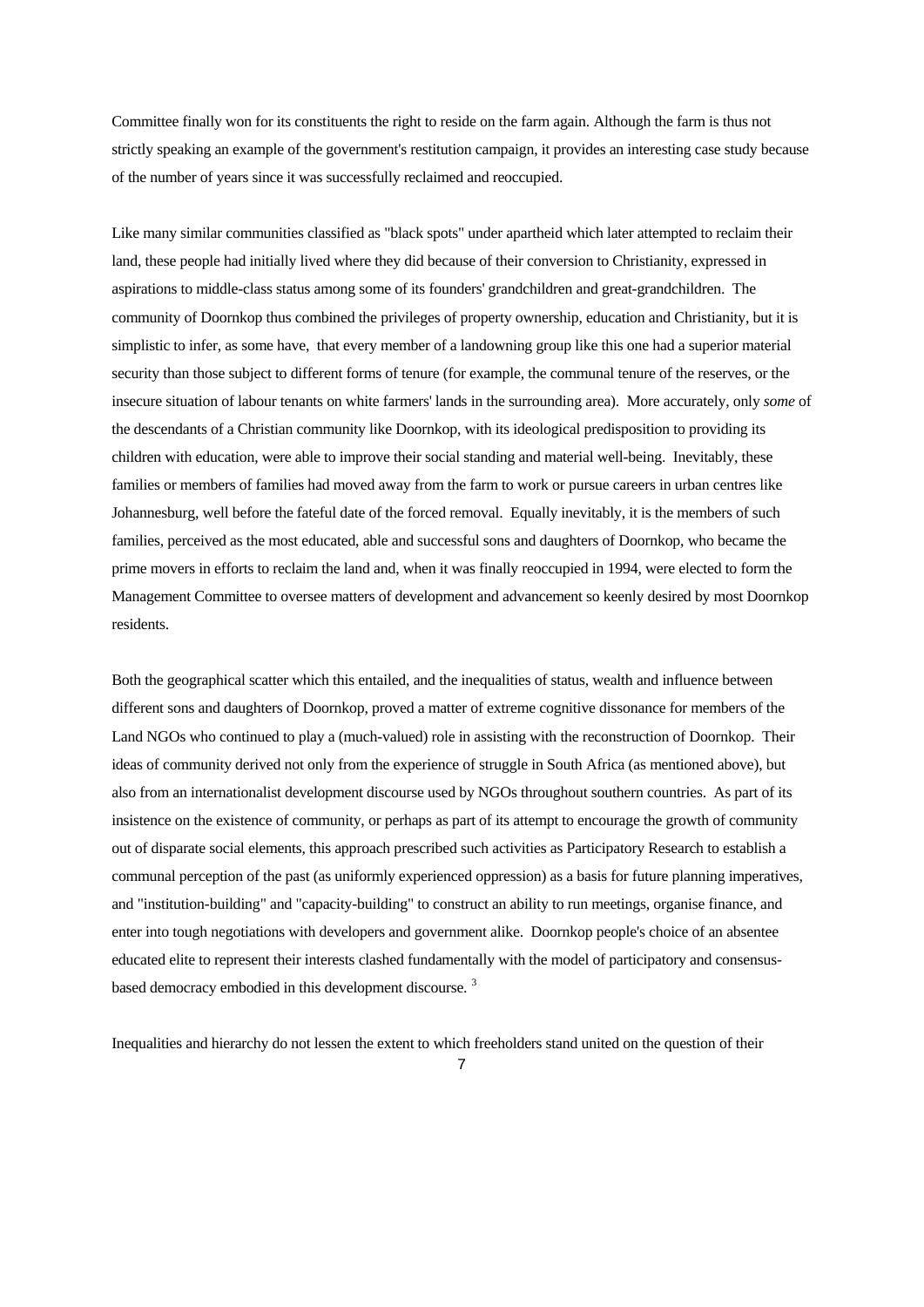inalienable right to own and occupy the land of Doornkop, but their basis for seeing themselves as a community is also - and equally - a basis for distinguishing themselves incontrovertibly from others who might, in a broader and perhaps more radical programme of land reform, claim land, and perhaps even the same land. *Sechaba* (community, also translated as nation or tribe) is thus for them a concept which excludes as much as it incorporates.

The right to be a member of this freehold community, as in many others, is founded upon that old anthropological stalwart: descent. A person returning to Doornkop has to be able to trace his or her ancestry from a member of one of the group of core families who originally bought the farm in 1905, and to prove this ancestry to the satisfaction of the farm's Land Allocation Committee. This, in tandem, entails a religious identity, as a member of one of three churches which thrived on the farm before its occupants were removed: the Evangelical Lutheran Church of South Africa (formerly Berlin Mission Society), its breakaway Bapedi Lutheran Church, and the Baptist-style Pentecostal Holiness Church. It also entails an ethnic identity, as a Pedi linked via the original Doornkop chief Seth Ramaube to the royal house of Sekhukhuneland.

Furthermore, membershipof the Doornkop community entails the exclusion of another group of people, likewise defined in both ethnic and kinship terms. They are the Ndebele who previously lived and worked as labour tenants on surrounding farms, many of whom later came to live at Doornkop as rent tenants and worked the land - often in the absence of those members of landowning families who had left to pursue their education or careers. In the furious debates about rights to claim portions of the farm, they are spoken of as "sons-in-law", since those who have possible entitlement to land are only men who courted and married daughters of Doornkop, while living on the farm or during the period of exile. Current community opinion has it that a son-in-law *may* live and occupy land on the farm, but only provided that his wife (the Doornkop daughter) is there with him. A son-in-law who tried to dodge this rule by arriving to settle with his *second* wife after the death of his first, had his truck piled with possessions turned back at the gate to the farm.<sup>[4](#page-18-1)</sup> In another case, Ndebele former tenants who tried to return were called "police spies" and chased away.<sup>[5](#page-18-1)</sup>

If the residents of Doornkop see themselves as superior - in religious terms if not uniformly in material wealth - this is expressed, firstly, in relation to the ethnically similar but geographically and culturally distant *baditšhaba* (non-Christian Pedi) from Sekhukhuneland. But it is also expressed in relation to those in closest proximity: the lowly status of Ndebele farm labourers who were trapped in slave-like tenancies on white farms was, for some, further reinforced by their heathen beliefs and practices, including sending their children to initiation schools rather than having them baptised and confirmed.

It is difficult to get an accurate picture of the relationships which bound these tenants to their freeholder landlords,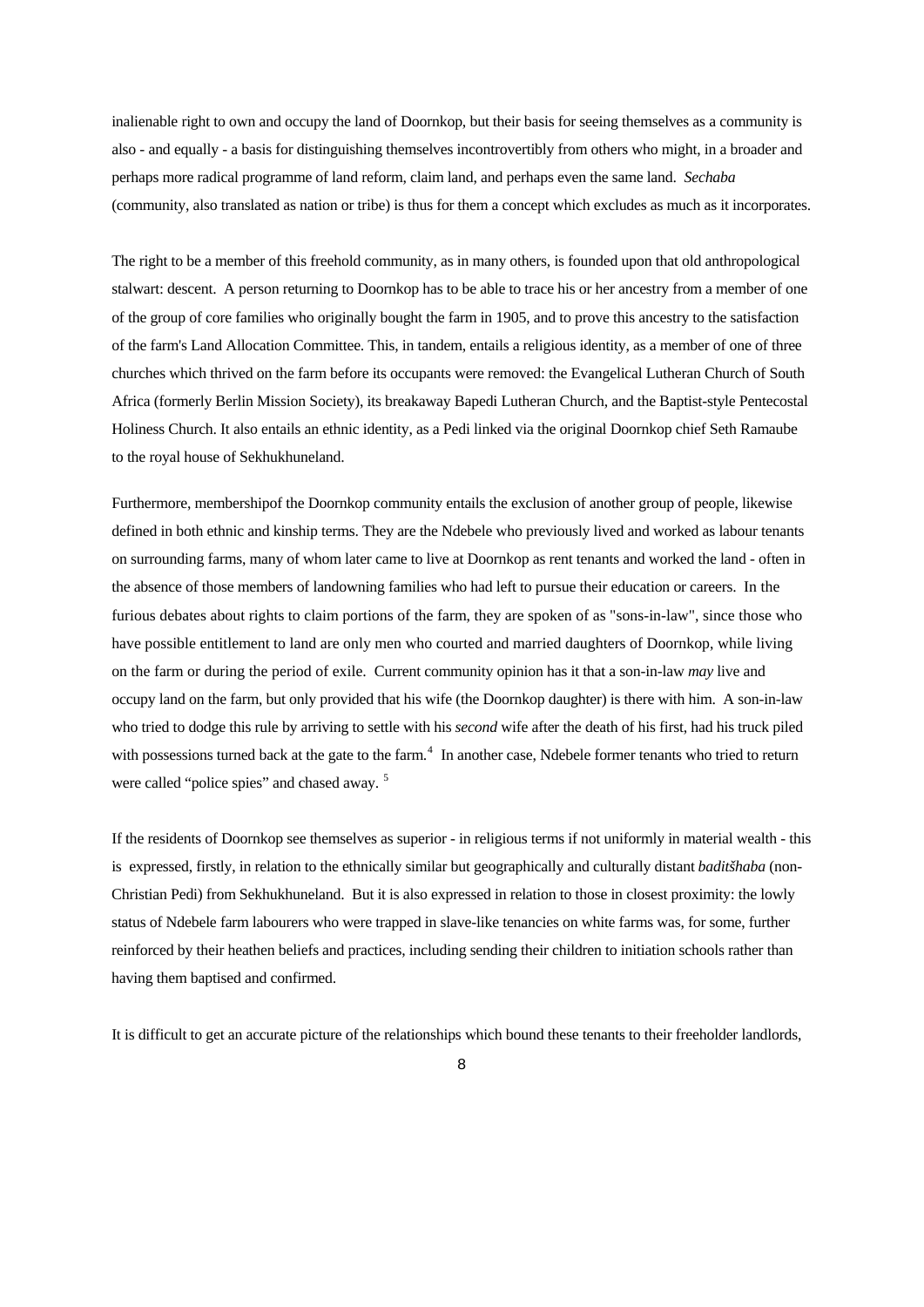since the nature and quality of these connections has become morally charged in retrospect by the issue of forced removal. Views expressed locally and in the broader political world, and reflected in newspaper reports of the time, were polarized. Those - mostly white farmers living nearby - who claimed that Doornkop was a "slum", overcrowded and plagued by landlord/tenant tensions, were supporters of apartheid. To state this view was to align oneself with apartheid policies and to accept the legitimacy of "black spot" removals. Conversely, to deny the existence of such problems and emphasise the harmonious community spirit which bonded landlords and tenants was to express opposition to apartheid and condemnation of the removal (*James*, 1983).

Whatever the character of these landlord-tenant relations, it is unlikely that the tenuous rights which tenants had on a freehold farm like Doornkop provide the basis for them to lay claim to any portion of these farms, even under the inclusive terms laid down in recent legislation. Although the need to establish the rights of former and current labour tenants on *white* farms is stressed in *Land Update* in the mid-1990s, there is no mention in its pages of the rights of former tenants on African-owned farms. Members of the Commission take the view that individual freehold communities should not have had to bear the effects of immense population pressure, such as resulted from the large-scale labour tenant evictions.of the 1960s and 1970s, and should not do so now. If former tenants have rights, these should not be exercised in relation to the farms where they once resided, but rather should be solved through broader processes of land reform.<sup>[6](#page-18-1)</sup> Giving an alternative perspective, a TRAC newsletter in 1991 (No 24) provides some insight into landlord-tenant rights and relationships. The tenant view is expressed by a man asked why his African landlord at Kwa-Ngema accommodated him, who replied that "God created the earth for all people to live on, so all people should have a place to stay. In our culture we cannot refuse someone land to live on if it is available". Echoing these sentiments, the newsletter goes on to state that "this philosophy stands as a reproach to free market ideas which encourage people to forget about community", and that charity and kindness led freeholders to accommodate tenants leaving white farms, since they had nowhere else to go and it would have been un-African to refuse them lodging. At Doornkop today, this is echoed in the view of some residents, and some former tenants wanting to settle there, that land should now be available to all comers who want it.

But in Doornkop from about 1970, it was not the community as a whole which opened its arms to *bahiri* (tenants, lit. "those who hire", from the Afrikaans *huur*). The few *bahiriši* (landlords, lit. "those who cause to be hired") who had let numerous pockets of land to Ndebele tenants were seen - by those opposing this practice - as motivated purely by greed; as having allowed pagan practices into the community; as having been contrary to the spirit of the farm's constitution, and ultimately as having given the apartheid government an excuse to remove all the farm's occupants on the grounds of overcrowding and slum-like conditions.<sup>[7](#page-18-1)</sup> The logical extension of this view is that all Ndebele should be denied land on the farm; except sons-in-law, on the very strict criteria noted above.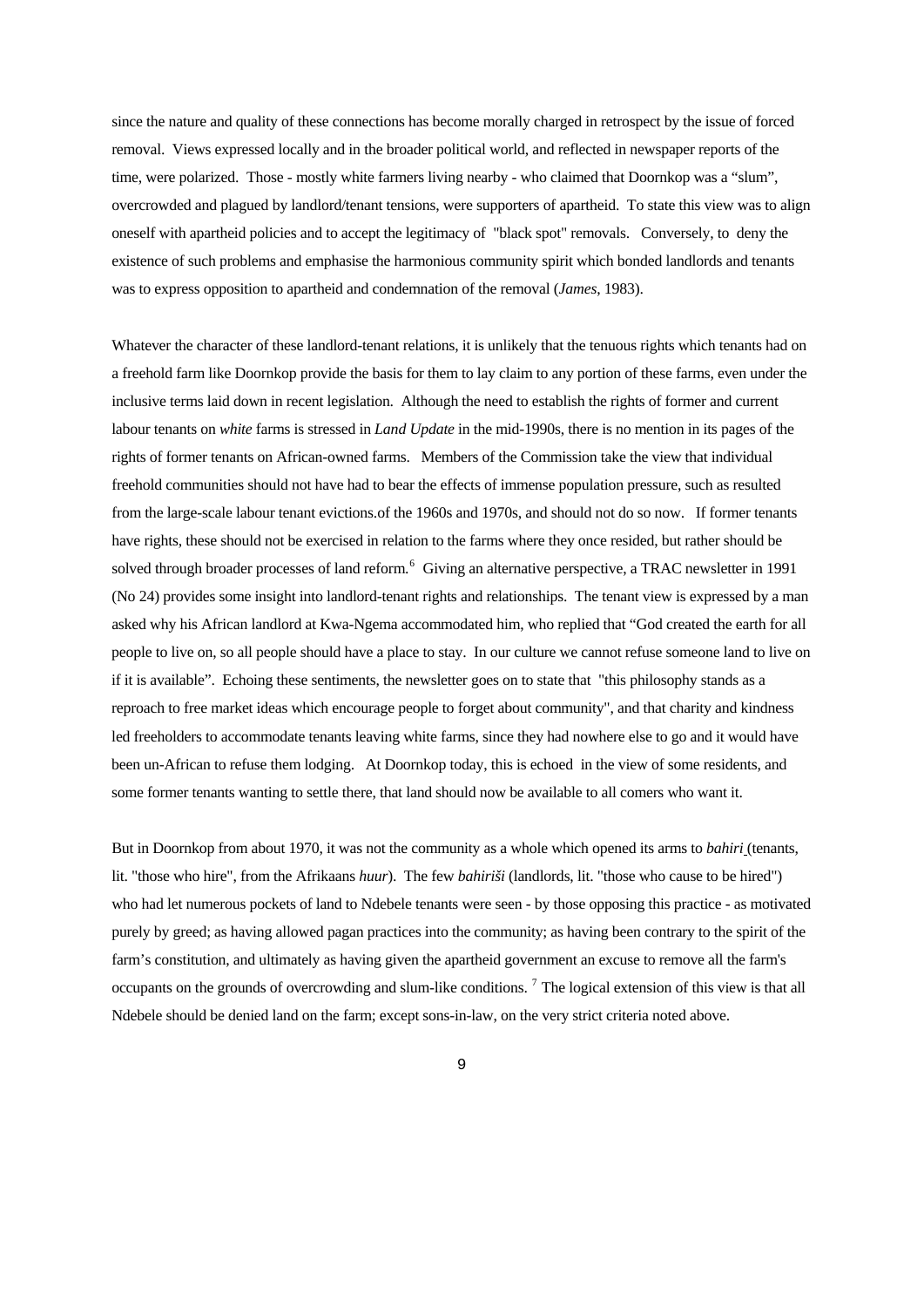The debate between Doornkop residents over whether the farm should retain its religious, ethnic and kinship integrity as stated in the original constitution drawn up by its founders, or whether it should admit others, is linked in interesting and unexpected ways to debate of the desirability of developing and modernising the farm. Contrasting views about what "development" is and whether or not it is desirable, form the basis, in turn, of a deep factional cleavage which has split the community into two: a split which eventually caused TRAC to suspend its decades-long involvement with reclaiming and redeveloping Doornkop farm.<sup>[8](#page-18-1)</sup>

Since well before the return to Doornkop of the families who now live there, TRAC was engaged with the Management Committee and other sub-structures of the Doornkop Homecoming Committee, to secure not only the return of the land but also its provision with essential infrastructure such as water, sanitation, schools, and the like. At the many meetings held, both before and after the return, a small group stated its determination to settle on the precise plots they had occupied previously, and, by implication, to subsist from the small-scale cultivation which had provided at least part of their income before they were moved. The Management Committee, although ideologically at variance with this idea, felt it would be unwise to alienate this group since its leader, Madileng Ramaube, claimed to be a descendent of the community's original chief and thus enjoyed credibility among older Doornkop people. The opposed group, whose rapid increase in size owed something to the influence of the Management Committee, desired to live in the manner of the planned townships of the bantustans they had been removed to: with a grid plan, tarred roads, street numbers, and so on. The increasing preeminence of the latter led it to dub its adversaries *majela thoko* (those who eat alone) or *dingangele* (those who contest or dispute) - terms often used to describe minority opponents of a mainstream political view whose proponents desire consensus.

When TRAC arranged a PRA workshop at which people were encouraged to draw maps showing how they had lived before the removal, this was interpreted by the modernising faction as an endorsement of the backwardlooking *majela thoko* position, and an unnecessary impediment to the inevitable development of a township on the farm. (It was also thought that TRAC's African fieldworker had taken part in the exercise primarily as a career move – this appeared to be substantiated when he gained an important position in the government soon afterwards.)

Antagonism between the positions and their proponents was very fierce. When officials of the Mpumalanga government arrived to survey and peg out the new "planned" plots, the pegs mysteriously disappeared every night. It was rumoured that Madileng Ramaube had hired someone to pull them out after each day's planning activity. Eventually giving up the battle to win other community members to their side, Madileng and his wife ignored the planners' designs, built their shack on the exact site of their earlier house, and planted a patch of maize which encroached substantially upon the neat grid plan the surveyors had laid out. The sudden and unexpected recent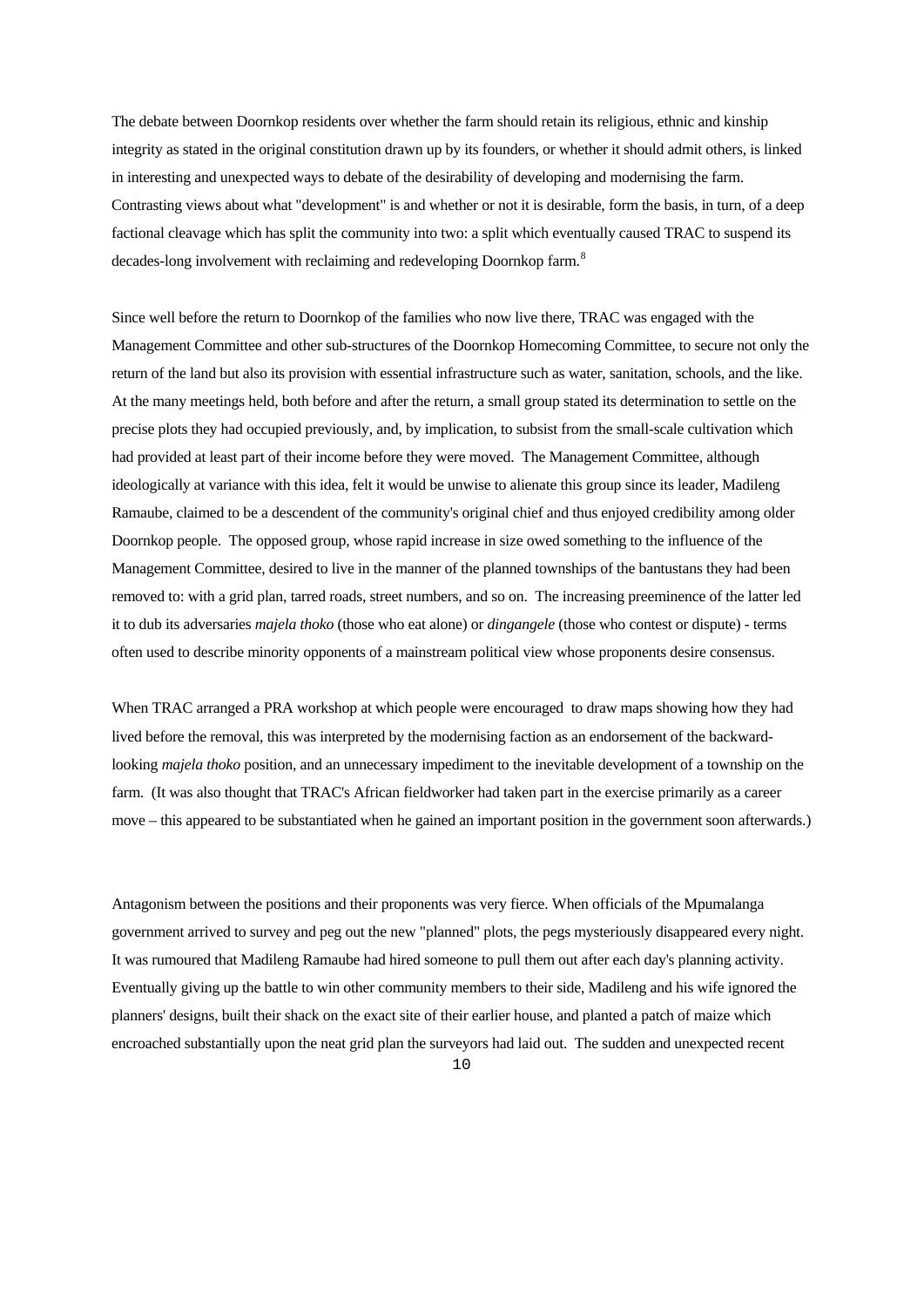death of Madileng was said by some to have been caused by a heart attack resulting from the stresses of this dispute, but was attributed by others to witchcraft.<sup>[9](#page-18-1)</sup>

For most of the majority who aligned themselves against the *majela thoko*, Madileng's demise was taken as a vindication of their own position. In contrast to the linked conservatism and exclusivism of *majela thoko*, members of the majority faction believe that the community will not progress or enjoy the benefits of its situation within the prosperous province of Mpumalanga until it resolves to open its gates to all comers.<sup>[10](#page-18-1)</sup> Sounding echoes from the separatisms of the past, one resident recounted an incident in which, after several truckloads of Ndebele had been refused permission to resume their original tenancies on the farm in 1994, they had accused the Doornkop community of "still practising apartheid". In similar vein, Mrs Maabe said she had heard that Padayachee, the provincial government's housing director, had vowed not to offer any more help to Doornkop until it abandoned its stance as a *Volkstaat* (lit. "people's state", a separate homeland for Afrikaners proposed by the far-right Conservative Party), independent of broader structures. Although firmly opposed to a backing-looking stance, she was nevertheless ambivalent about the desirability of admitting outsiders. She believed that the community's insistence on self-rule would disadvantage the farm, since it would guarantee the Mpumalanga government's refusal to assist in its development, but on the other hand, being "ruled by her elders", maintained her opposition to the arrival of those not entitled by birth to live there.<sup>[11](#page-18-1)</sup>

As a background to this fierce contestation, in which the importance of ethnic separateness is inextricably interwoven with notions of entitlement on the basis of descent from particular ancestors, regionally-patterned ethnic power bases are emerging. Some locals perceive the Mpumalanga provincial government as dominated by ethnic interests opposed to those of the Pedi - whether these be the culturally and linguistically proximate "Mapulana" as one opinion has it, "the Swazi" as it is represented in another view, or more broadly "the Nguni" which incorporates the Swazis but primarily highlights Ndebele language, culture and economic power.

To move once again to a more general level of discussion: even if one excludes tenants, those who can demand or enjoy the benefits of restitution become increasingly limited when questions about inheritance are introduced. One question is whether all descendants of those dispossessed have the right to restitution. In Doornkop they do, but no-one knows exactly how many they are. Many important decisions concerning development have been delayed until everyone comes back, but the majority of those entitled do not want to come back until these aspects of planning and development have been agreed. Those attempting to reclaim adjoining land (previously occupied by Merensky's mission station Botshabelo) have resolved to avoid the pitfalls of the Doornkop experience, by listing each descendent of the original owners (52 so far).<sup>[12](#page-18-1)</sup> A further unresolved question is whether all descendents have rights, and what those descendants not wanting land do with their share of the patrimony.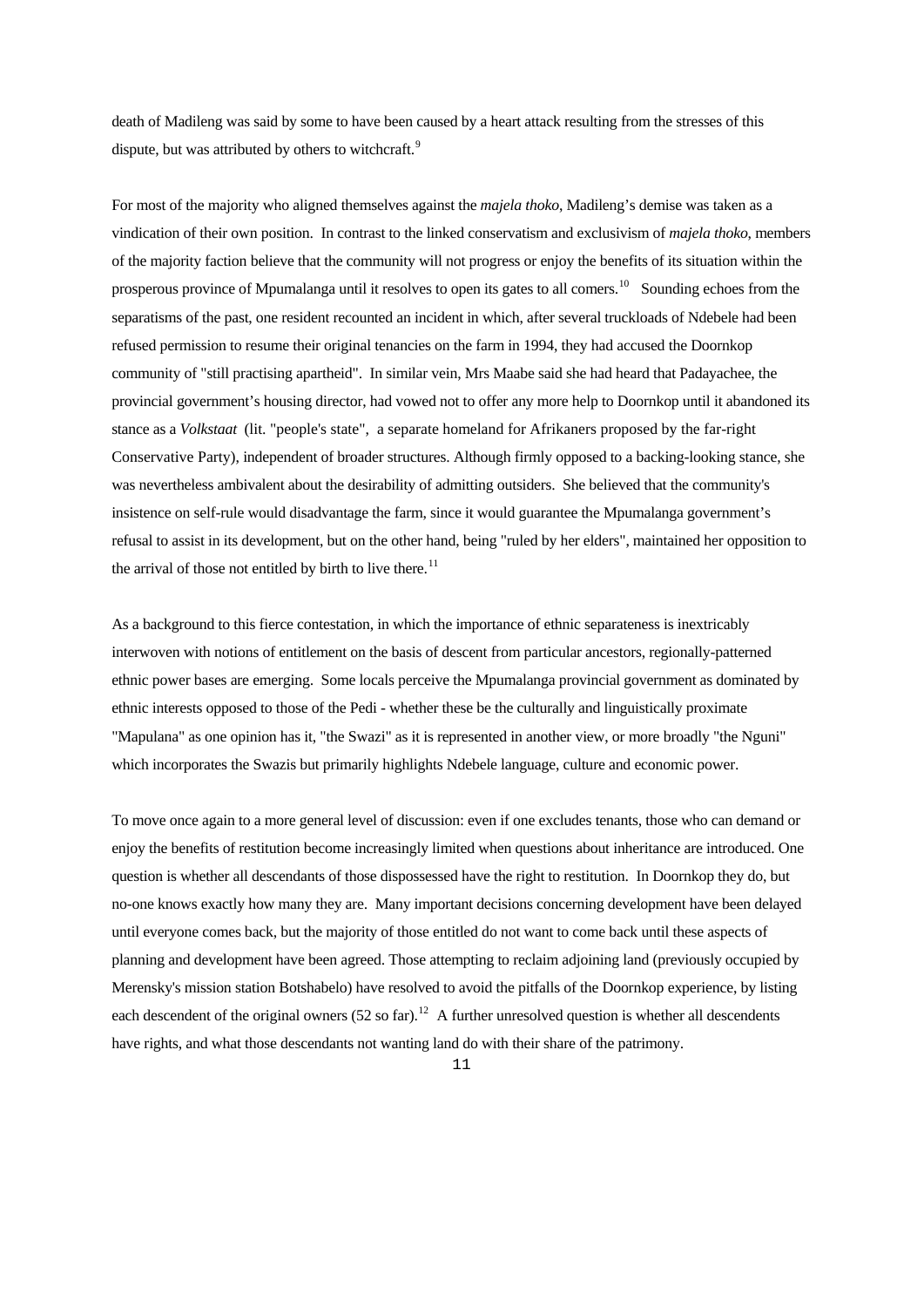Having made the point that restitution, despite its communal rhetoric, is likely to exclude more people than it incorporates, it is necessary also to investigate the extent to which its claimants may have participated in experiences common throughout the areas where they lived. One such experience is the intensity of social interaction deriving from population movement. The continuous flux of people around the South African countryside has been caused not only by the obligatory removals of apartheid but also by economic imperatives, or by the wish to move closer to schools, shops, churches and other amenities (*Schirmer*, 1994; *James*, 1994:200-4). Freehold farms such as Doornkop, as well as providing a long-term refuge for families evicted from or voluntarily leaving the white farms, in some cases acted as staging-posts in families' treks from these farms to the bantustans. Even if freehold owners occupied a relatively fixed position in this situation of movement, there was considerable interaction between them and their immediate or more distant neighbours: resulting in the formation of marriage ties in some cases. And even in freehold communities, intergenerational continuity was not sufficiently strong to ensure that all male and female children of original owners stayed on the farm, even before forced removal. Upwardly mobile people left to establish careers in urban centres. And many of the daughters of freeholders experienced high rates of mobility. Although they and their descendents were technically allowed to inherit land, the expectation that they move to live with their husbands meant they were not usually around to do so.

Another common experience of freeholders and surrounding tenants was involvement in waged or salaried work. In general, freehold farms did not provide the basis for an existence as independent agricultural producers. Rather, the sale of particular crops such as peaches in Doornkop is remembered as having provided income for specific purposes like the schooling of children. Subsistence crops like maize were grown to supplement, and were supplemented by, wages earned in Middelburg or on the Reef. People's present-day claims that they led a stable and fixed land-based life rather than one subject to the flux of migratory labour are based on moral rather than objective considerations.

If the experiences of dispossessed freehold communities both converge with and diverge from those of their neighbours, we now look briefly at some of the meanings which their ownership of land - previously cherished, later denied, and now regained - may have for them.

#### RECLAIMING LAND, DEVELOPING LAND

Why do people want to go back, especially in cases where they have established a security elsewhere? How do their interests in reclaiming their land connect with the reasons underlying NGO and government programmes of land reform and development? In South Africa, government and NGOs emphasise the need to redress past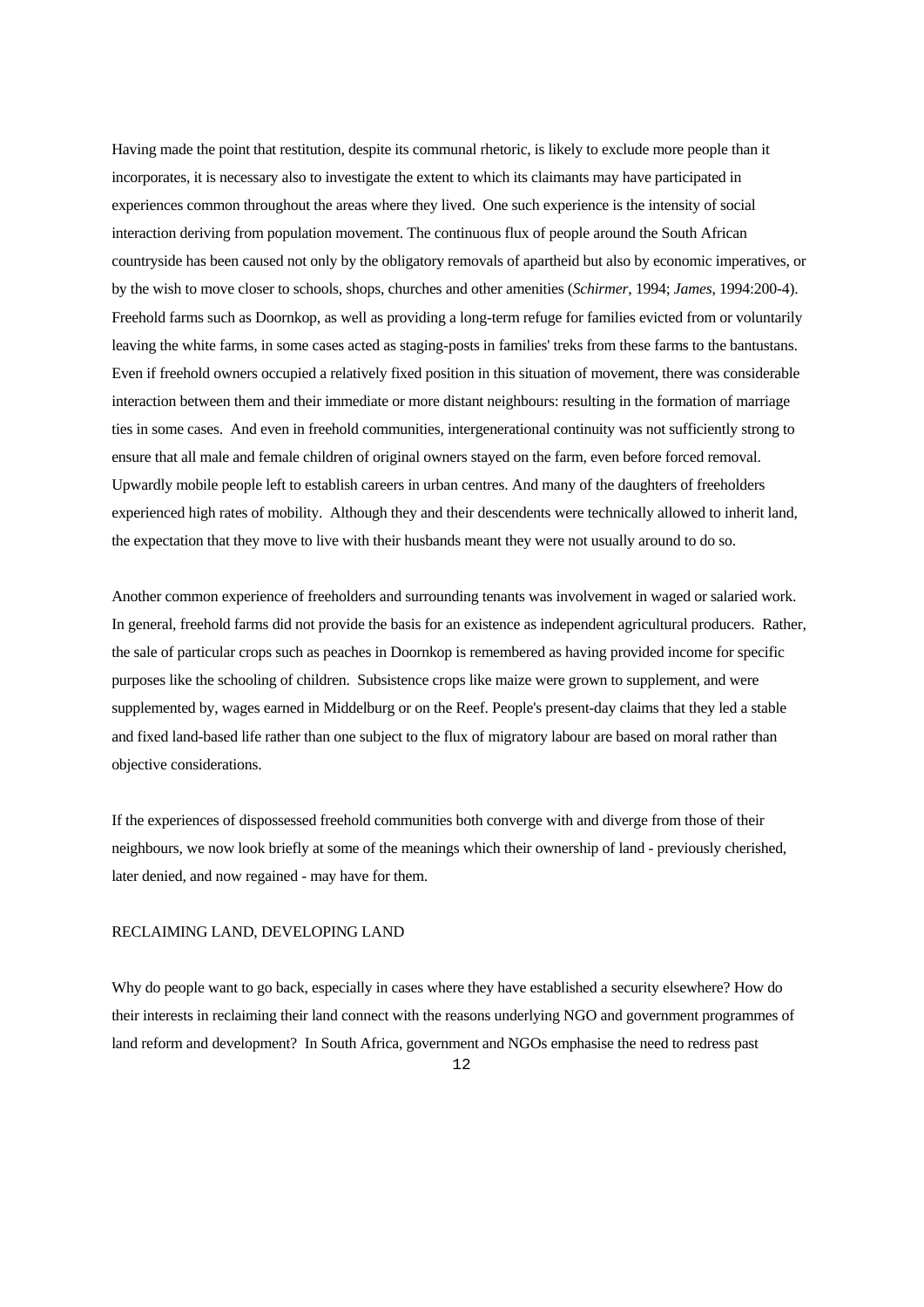injustices and at the same time - somewhat under the influence of the World Bank - to create viable small-farmer programmes. The land NGOs also advocate small-scale, sustainable and community-based development initiatives (with an emphasis, for example, on toilets that people themselves will build and maintain). But what most people living in Doornkop draw attention to, at the same time as celebrating their return from exile in quasi-biblical terms, is their wish to live in conditions of *tlhabologo* (civilization), similar to those in urban settings. Attempting to bridge this cognitive gap and to explain to his constituents the mindset of the developers, Mike Thamaga of the Management Committee told them "whites say 'don't give a person a fish, teach him to fish".<sup>[13](#page-18-1)</sup> But remarks by many of these constituents, including those not prepared to return to such a "wild" place, suggest that their interest lies in having the government pay for the farm's planning and infrastructure rather than in engaging in small scale and sustainable agricultural projects.

Neither in the pages of *Land Update*, nor in other sources on restitution (*Murray*, 1996:217) is there any suggestion that freeholders returning to their original farms do so in order to pursue careers as full- or even part-time farmers. The emphasis is rather on the bitterness of being cast out of one's birthplace and the joy of return. The experience of living away from home is repeatedly described as "exile" in terms which evoke the Israelites' exclusion from their homeland (*Land Update* 35:19-20), and the places of exile in similarly evocative and biblical terms as "barren", "the wilderness" or "foreign lands" (*ibid*.; *Land Update* 32:11-2). Echoing biblical passages from Exodus, Madileng's wife Rebone Ramaube told me "we were treated like foreigners, like slaves" in Lebowa . "Our suffering there was God's punishment for our having lost hope in God".<sup>[14](#page-18-1)</sup> The representation of the return home, in places where it has occurred, combines biblical images with more overtly nationalist ones, as in the return to Doornkop in December 1994 of some of its previous residents. While speaking of the newly reclaimed farm as a "promised land" and kneeling on the soil to give thanks to God for its return, their singing of *Nkosi Sikele iAfrika* (God Save Africa, the anthem of the ANC and now of South Africa) chanting of "Viva Mandela!" and hoisting of the new South African flag, also linked this reclamation to the recently constituted "new South Africa" as a whole. (The prevalence of old testament imagery in these evocations, incidentally, is a reminder that the original move of some communities away from the communal land tenure system of the reserves was prompted by their linked rejection of ancestral religion and the authority of local chiefs, and that they were strongly Christian in their orientation).

Seemingly more pagan and less Christian in its emphasis, however, is the repeated use of the ancestor motif. Echoing many similar articles, the account of the Doornkop returnees described them as going "back to their ancestral land" and spoke of the intention to "visit graves and reconnect with their ancestors" (*Land Update* 35:15, 19-20; 34:10). Somewhat similar, but in wonderfully contradictory vein, there is the story of Mr Moloko who celebrated his return to Bakubung, the "land of his forefathers", while describing in the same breath his original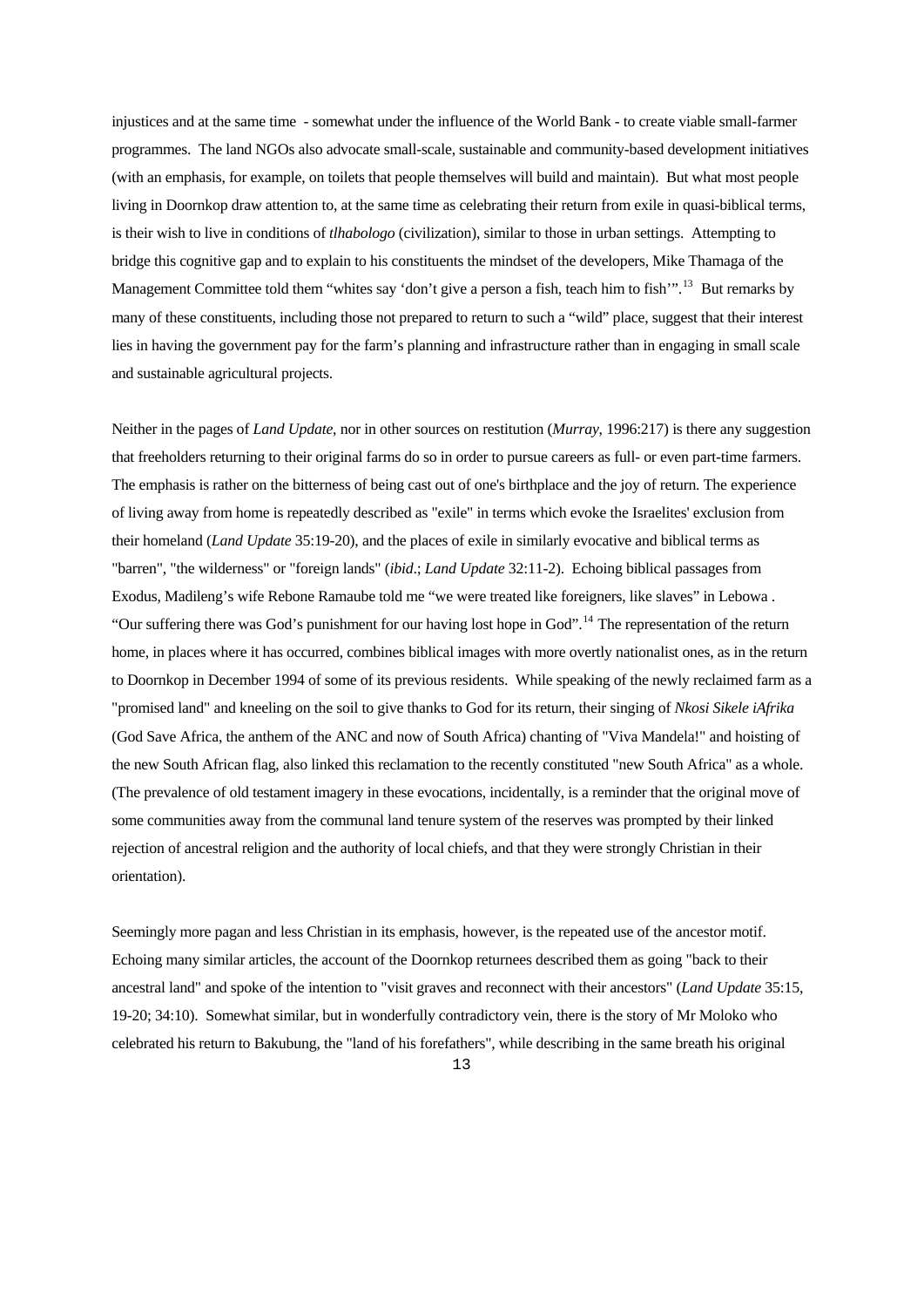migration as a child with his parents from the far distant Orange Free State where he was born (*Land Update* 32:11-2). It emerges from his account that his chief happiness was that he could be buried alongside his wife who had died and been interred prior to the community's forced removal. He was more concerned, then, to secure his future burial there than to demonstrate an interest in the past or a commitment to the security of living close to a long lineage of buried ancestors. Many Doornkop people, even during the years of exile when there seemed no possibility of return, made their children promise to bury them at the farm's graveyard. If there was no possibility of living close to the ancestors, they could at least ensure that they would re-establish communion with them in death.[15](#page-18-1) For those now returned or planning to go back, the pull of the farm's graves has been strong. As David Debeile said "it is my father's land, he and his father died there, I must go back to where my family is in the gravevard".<sup>[16](#page-18-1)</sup> And even some of those living on the Reef who have no plans to return to live on the farm are intending to be buried there. <sup>[17](#page-18-1)</sup>

Linked to the importance of being close to ancestral graves are issues of health and healing. Doornkop people emphasise their need to be able to communicate with, give libations to, and tend to the graves of their ancestors in order to secure health and freedom from ancestrally-derived misfortune. This aspect of the "ancestor" theme is scarcely mentioned in *Land Update*, perhaps because its suggestion of pagan practices does not integrate easily with the rationalist discourse of development or with the universalist human-rights-based discourse of the "struggle agenda". The veneration of forefathers practised among Christian freeholders such as those from Doornkop, however, is insisted upon by some as being distinct from its pagan equivalent practised by *baditšhaba* (traditionalist Pedi) from the heartland. It is *makgolo* (forefathers) rather than *badimo* (ancestral spirits) who are venerated, and the ritual involved is described as *go phahla* (to pray) rather than *go phasa* (to give sacrifices and libations). [18](#page-18-1) Others acknowledged, though, that years of living and intermarrying with ancestor-worshipping Ndebele on the farm, and subsequently of living among traditionalists in the bantustans to which they were relocated, had had an influence on freeholder belief and practice. More people than were prepared to admit it were now engaging in fullblown sacrifice.<sup>[19](#page-18-1)</sup>

Another perceived source of health in this newly-reclaimed land of Canaan is its future domestication - and hence its civilization. Eva Mokaungoe indicated that the farm had become a wilderness while uninhabited, and that only with a proper grid-plan, houses with street numbers, tarred roads and water laid on in pipes, would the place become really healthy.[20](#page-18-1) This vision of development had little to do with the "small is beautiful" model espoused by the TRAC. It may derive in part from the promises of development made by the ANC during its election campaign but also comes from experience of the apartheid-planned urban landscapes where they lived while in exile. Ironically, the imposed, ordered designs of the Tomlinson Commission, which were so much hated and fiercely resisted in the 1960s and 1970s, have set a standard which people living in the 1990s are reluctant to do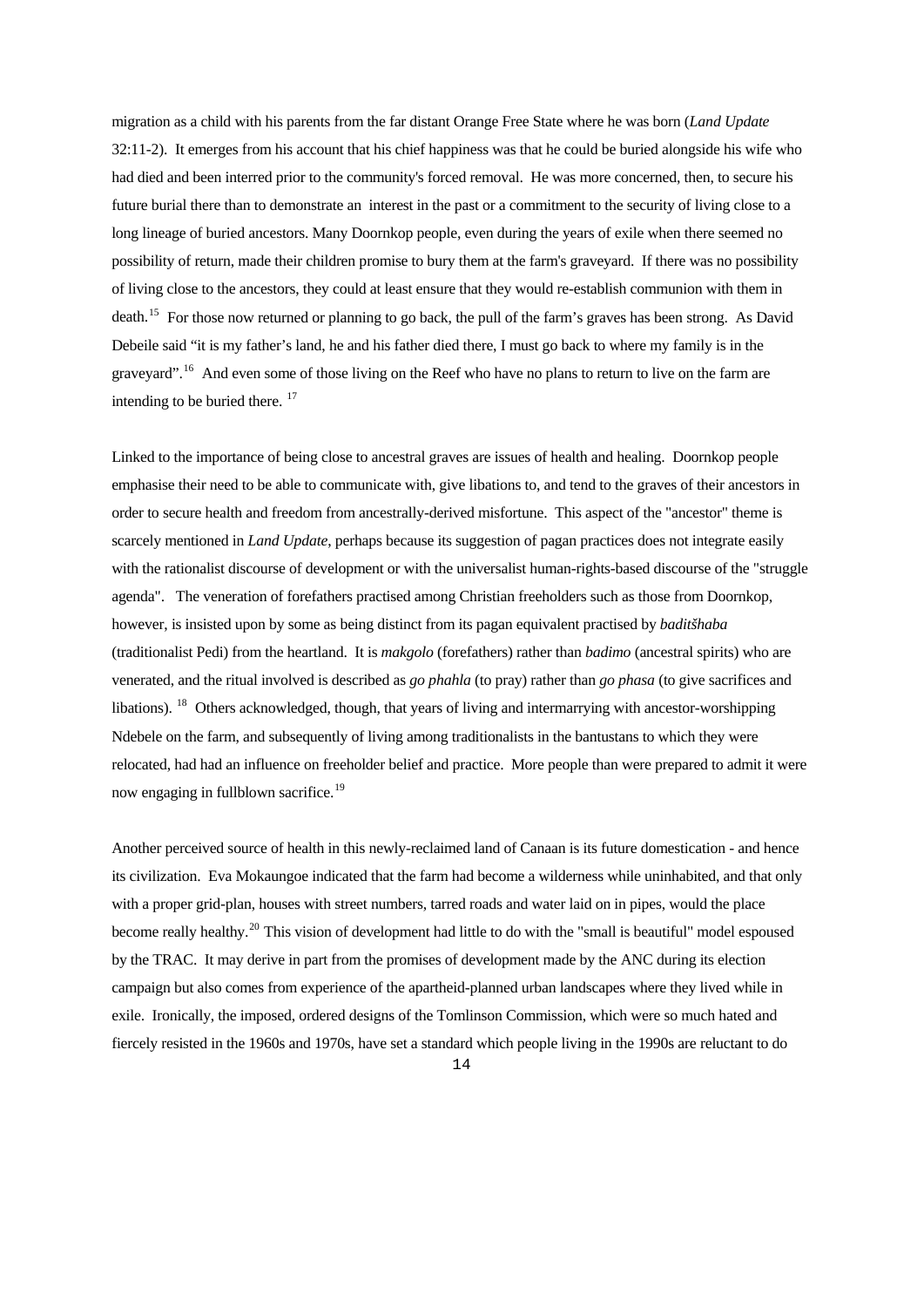without.

What, then, is the significance of this ancestrally-based communalism: this mixture of Old Testament imagery with a commitment to the burial place of forefathers who might turn out to have been itinerants in any case? One effect of using an imagery of ancestors and graveyards is to establish the fixity of claims on land - to prove or legimitise ownership, citizenship, ethnic or clan identity (*Shipton*, 1994:361). This is especially important in situations of extreme flux, such as the earlier era of rapid population movement, or of extreme uncertainty such as postapartheid South Africa where new and often conflicting land claims are made daily. The ancestors' claim to establishing a place may prove the prior or even exclusive right to it for their descendants. On the other hand, ancestral presence may suggest collectiveness and inclusivity and the sense that no one, among those considered to be the same people, should have to go without land (*ibid*:350). The ancestors, then, provide a compelling symbol to represent two ideas about community noted earlier: both the exclusivity of freeholders' property rights and the warm inclusiveness of African communalism.

People reclaiming land are affirming their right to a seat of identity linked to longstanding family ties which also stretch forward into the future. They combine ideas of traditionalist communalism with the image of being one of God's chosen people brought back from exile into the promised land. Tied to this, there is the strong motif of a place freed-

from-outside-interference.

# **CONCLUSION**

Developments since 1994 have, of course, set the scene for new kinds of discourse and practice. One of the distinctive features of post-apartheid South Africa is that many of those who previously worked in NGOs now hold key positions in government departments. In the Restitution Commission, for example, the present Commissioner for the Northern Province Durkje Gilfillan formerly worked at a human rights NGO, the Legal Resources Centre, which was consulted by TRAC about the Doornkop case among others, while Witness Phiri, forrmerly on the staff of TRAC, was recruited into the Commission in 1998. Given that the struggles of the formerly dispossessed against a hostile state are now transformed into legitimate claims from a benevolent one, staffed by those who long championed their cause, it seemed that all would proceed smoothly. The continuity of personnel would lessen the possibility of corruption and enhance the prospects for accurate and detailed research (*Birch*, 1996:14).

At the same time, having lost some of their staff and finding much of their former funding now diverted into government projects, the land NGOs now have to seek new roles. TRAC, for example, worked earlier worked with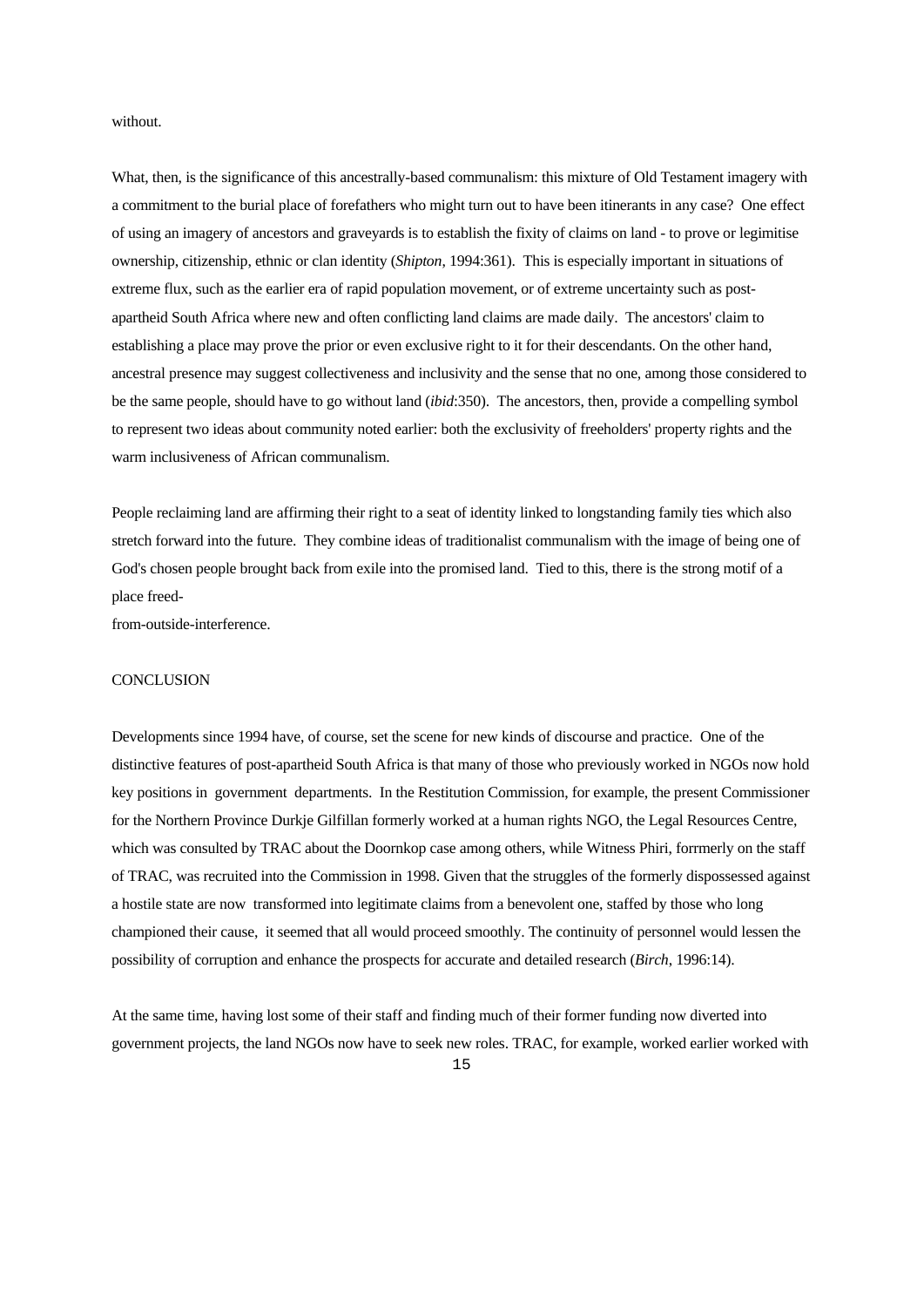donor funding to help land claimants, but now competes with other organizations to enter into "development partnerships" with the same claimants, newly resettled on their land. This process pits them against other "roleplayers" as they are called in NGO-speak: development companies, former NGO staff who have moved into consultancy, or - ironically - former employees of the apartheid government's South African Development Trust who reinvented themselves to form consultancies with African-sounding names and African business partners.

Amidst all these shifts, land reform - even confined as it is to the narrow emphasis on restitution - has not proceeded as smoothly as the early promise suggested. The last few years have seen bitter complaints about the slowness of the process and about the small number of claims that have been adjudicated and finalized. They have also seen conflicts between members of the Commission, the resignation in 1999 of its Chief Commissioner, Joe Seremane, and the substitution in 1999 of Thoko Didiza for Derek Hanekom, previous Minister of Land Affair. Promises to fast-track the process have yet to bear fruit.<sup>[21](#page-18-1)</sup> The delays, however, have been due less to internecine strife and inefficiency of government than to the immense complexities of each claim, which Commission staff, now inclined to transcend their earlier populism, have investigated in painstaking detail.<sup>[22](#page-18-1)</sup> In this paper I have shown some of these complexities, and some of the ways in which they are reciprocally constructed by the different parties involved, in ways that can make for both mutual comprehension and complete misunderstanding.

In the decades leading up to South Africa's first democratic election, the voices of former freeholders have combined with those of NGO activists to emphasise the collective defence of rights as a means of solving the collective problems of the nation's dispossessed. The resulting synthesis bore a striking resemblance to the "rhetorical glaze" through which Chinese peasants visualised and conceptualised the post-revolutionary future (*Croll* 1994:1-10), using a rhetoric which denied "individual interests separate from those of the collective" and emphasised the homogeneity of the latter (ibid.:8). With similar emphasis, the restitution of land to its former owners became part of a broader discourse in the new South Africa, in terms of which land reform was thought to provide the key to solving "poverty, inequality, injustice and misery" and to be "the starting point in any real debate about redistributing wealth and providing opportunities" (*Land Update* 31:2). Establishing a rather more circumscribed and humble aim, a survey conducted between 1994 and 1996 showed that people's priority was to gain "secure access to residential land" (*Marcus et al*, 1996:17), and that the kind of farming they envisaged on such plots was nothing grander than "small scale cultivation for home consumption". Post-1999, such aspirations are being swept aside by the new Agriculture and Land Affairs Minister, concerned not so much with the rural poor as with transforming rural society and agriculture by "fostering a black farming class".<sup>[23](#page-18-1)</sup> The recommendations of the Tomlinson Commission, refracted through the lens of World Bank policy, are once again being pursued. In the process, presumably, there will be an overlooking of the needs of former freeholders and poor tenants alike.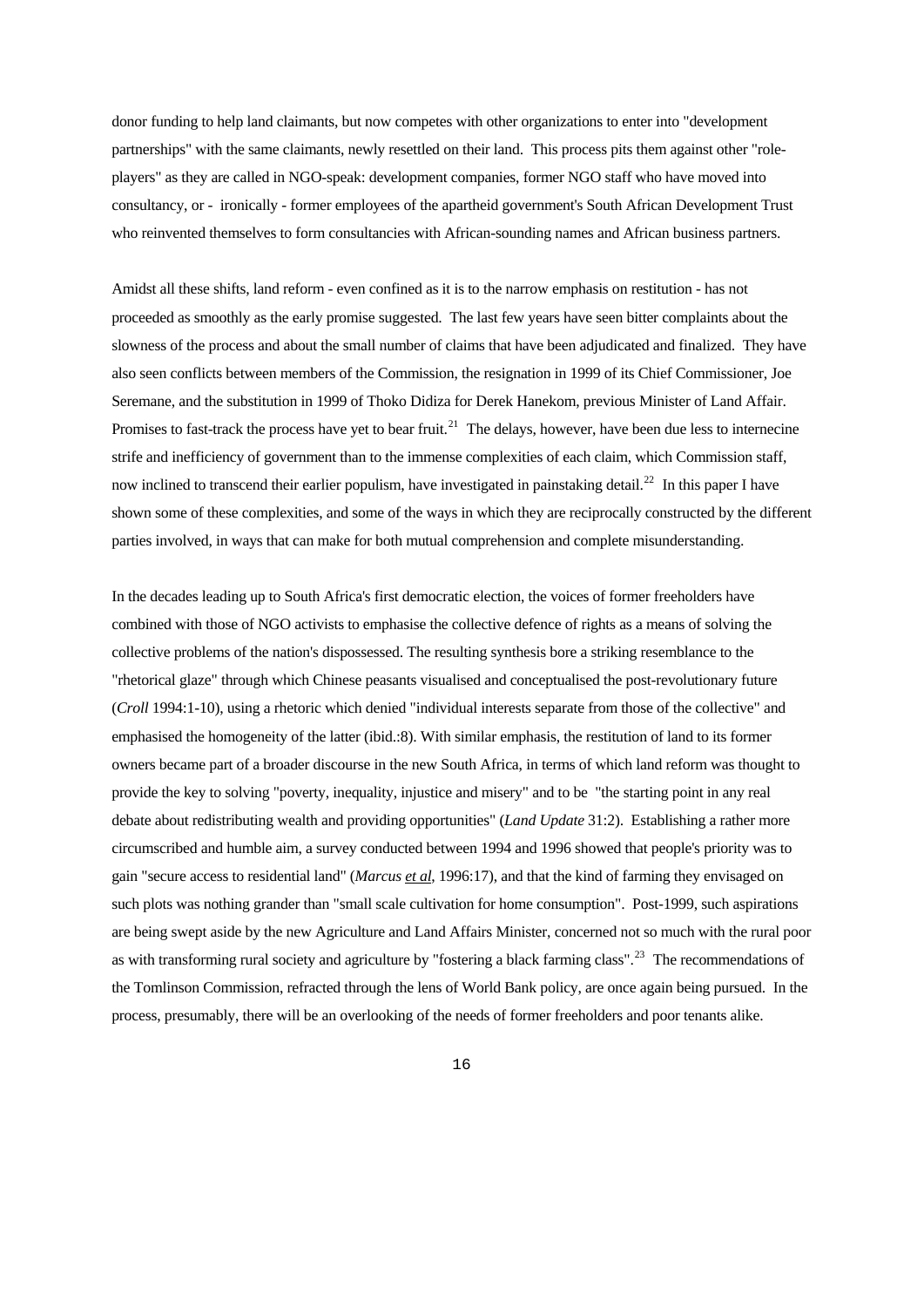#### **Bibliography**

Bernstein, Henry 1996 " South Africa's Agrarian Question: extreme and exceptional?" in The agrarian question in South Africa, special issue of *The Journal of Peasant Studies* 23(2/3)

Birch, I 1996 Report on workshop on current land reform and land tenure issues in southern and eastern Africa held at St Peter's College, Oxford University, unpublished ms.

Chanock, M 1991 "Paradigms, policies and property: a review of the customary law of land tenure" in K Mann and R Roberts (eds.) Law in Colonial Africa, Portsmouth, Heinemann/James Currey.

Croll, E 1994 *From heaven to earth: images and experiences of development in China*, London, Routledge.

Delius, P 1990 "Migrants, comrades and rural revolt: Sekhukhuneland 1950-1987" *Transformation* 13

\_\_\_\_\_ 1996 *A Lion Amongst the Cattle: reconstruction and resistance in the northern Transvaal*, Johannesburg, Ravan

Gordon, R and AD Spiegel 1993 "Southern Africa revisited" Annual Review of Anthropology 22:83-105.

Hobart, M 1993 *An Anthropological Critique of Development: the growth of ignorance*, London, Routledge.

James, D 1983 *The Road from Doornkop: a case study of removals and resistance*, Johannesburg, South African Institute of Race Relations.

\_\_\_\_\_1988 "Kinship and Land in an Inter-Ethnic Rural Community" MA Dissertation, University of the Witwatersrand

\_\_\_\_\_1994 *Songs of the women migrants: performance and identity in South Africa*, Edinburgh, International Africa Institute and Edinburgh University Press.

Marcus, T, K Eales, A Wildschut 1996 *Down to Earth: land demand in the new South Africa*, Durban, Indicator Press.

Murray, C 1992 *Black Mountain: land, class and power in the eastern Orange Free State 1880s-1980s*, Johannesburg, Witwatersrand University Press

\_\_\_\_\_ 1996 Land reform in the Eastern Free State: policy dilemmas and political conflicts, *Journal of Peasant Studies* 23 (2/3)

Palmer, R 19\*\*

Pottier, J 1993 *Practising Development: social science perspectives*, London, Routledge.

Schirmer, S 1994 "The struggle for the land in Lydenburg, 1930-1970" unpublished PhD dissertation, University of the Witwatersrand

Shipton, P 1994 Land and culture in tropical Africa: soils, symbols and the metaphysics of the mundane, *Annual Review of Anthropology* 23:347-77.